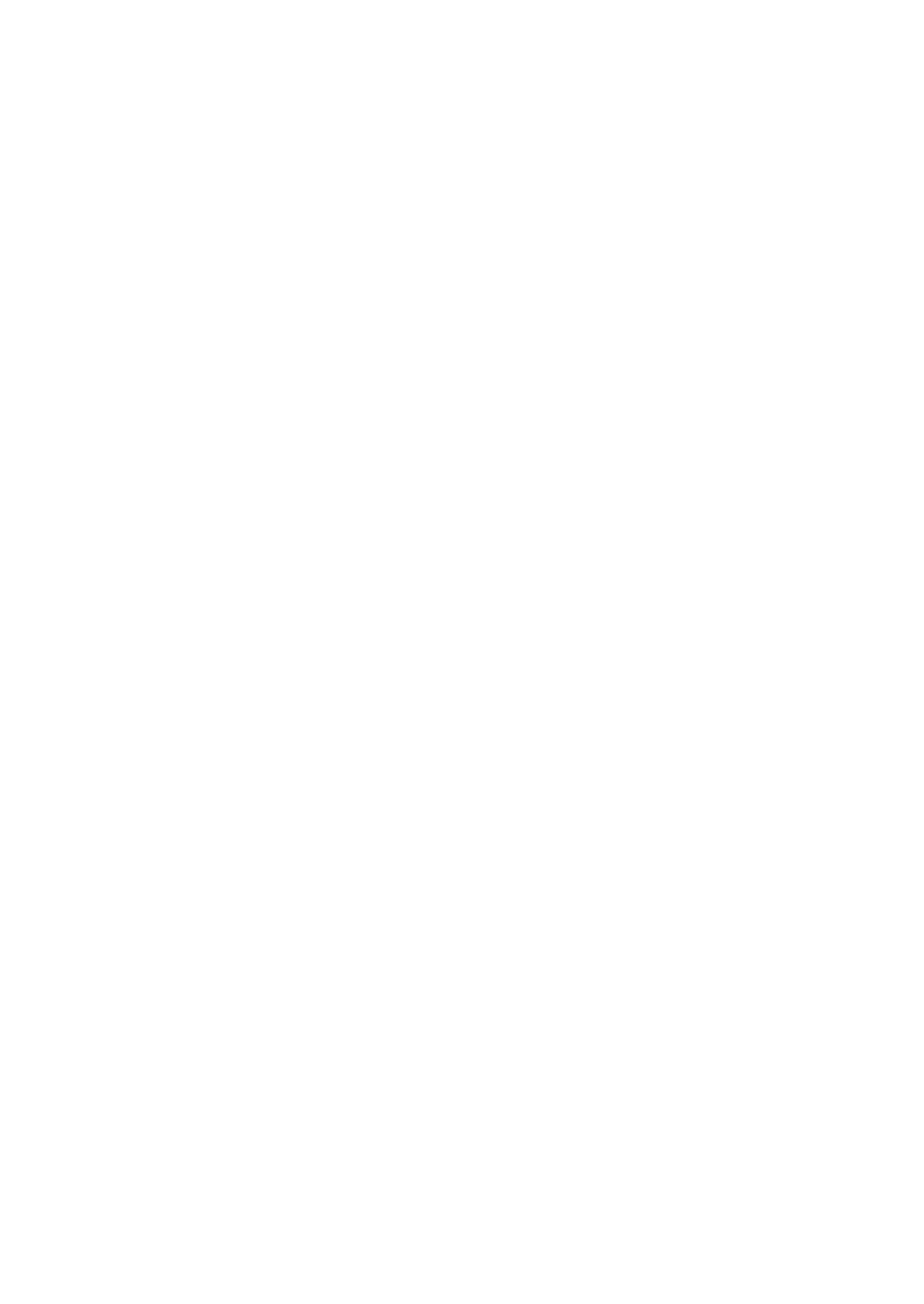# Table of Contents

|      | INTRODUCTION                                    |     |
|------|-------------------------------------------------|-----|
| Ι.   | THEME OF ANALYSIS<br><b>COMMON</b>              | 2   |
| 11.  | SOME REQUIREMENTS FOR THE WATER SUPPLY SYSTEM   | 10  |
| III. | WATER SUPPLY MODEL - INPUT/OUTPUT               | 15. |
| IV.  | SEQUENCE OF CALCULATIONS AND INFORMATION FLOWS. | 17  |
|      | CONCLUSIONS                                     | 20  |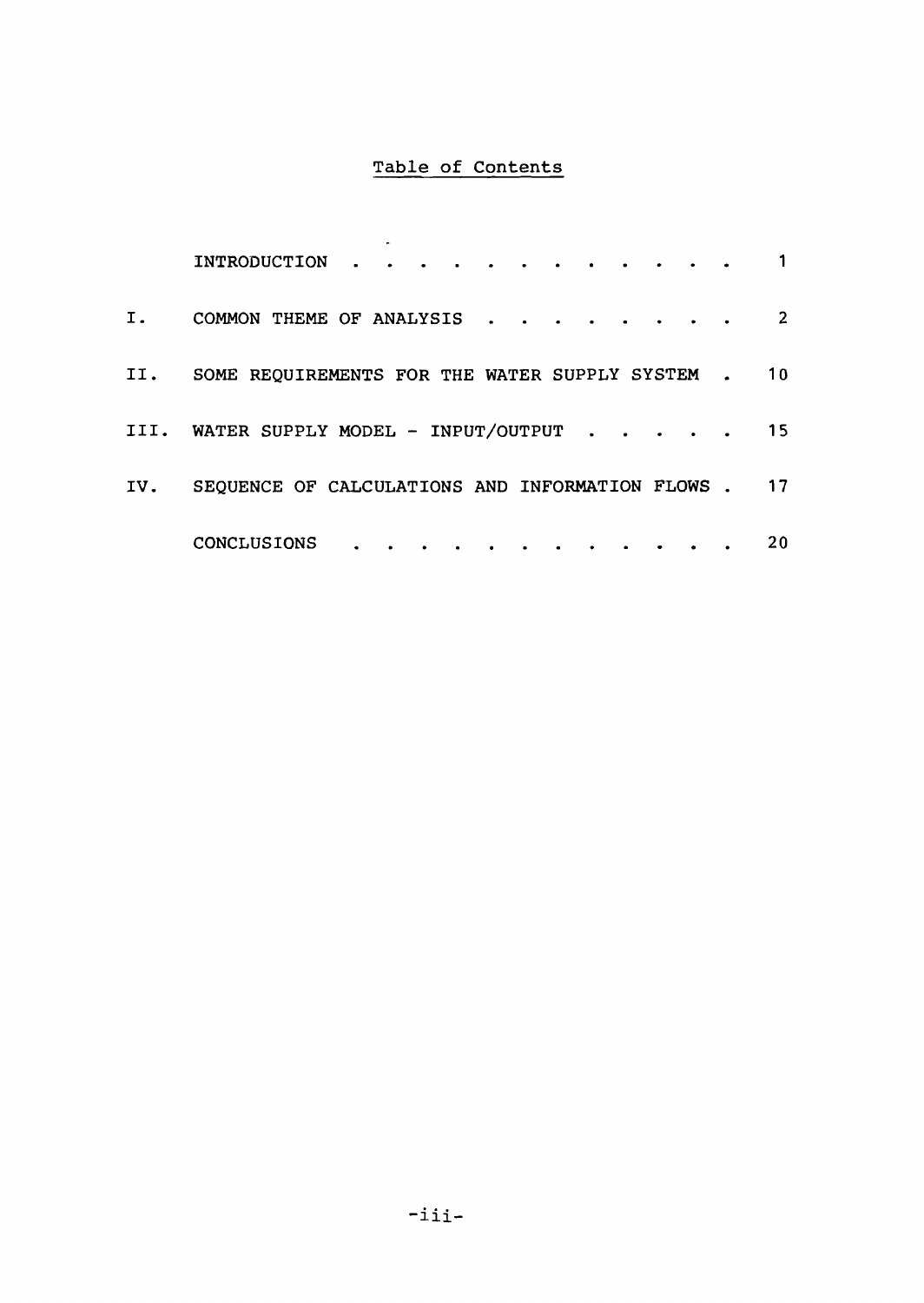$\label{eq:2.1} \frac{d\mu}{d\mu} = \frac{1}{2\pi}\frac{d\mu}{d\mu} \frac{d\mu}{d\mu} \frac{d\mu}{d\mu} \frac{d\mu}{d\mu} \frac{d\mu}{d\mu} \frac{d\mu}{d\mu} \frac{d\mu}{d\mu} \frac{d\mu}{d\mu} \frac{d\mu}{d\mu} \frac{d\mu}{d\mu} \frac{d\mu}{d\mu} \frac{d\mu}{d\mu} \frac{d\mu}{d\mu} \frac{d\mu}{d\mu} \frac{d\mu}{d\mu} \frac{d\mu}{d\mu} \frac{d\mu}{d\mu} \frac{d$ 

 $\sim 800$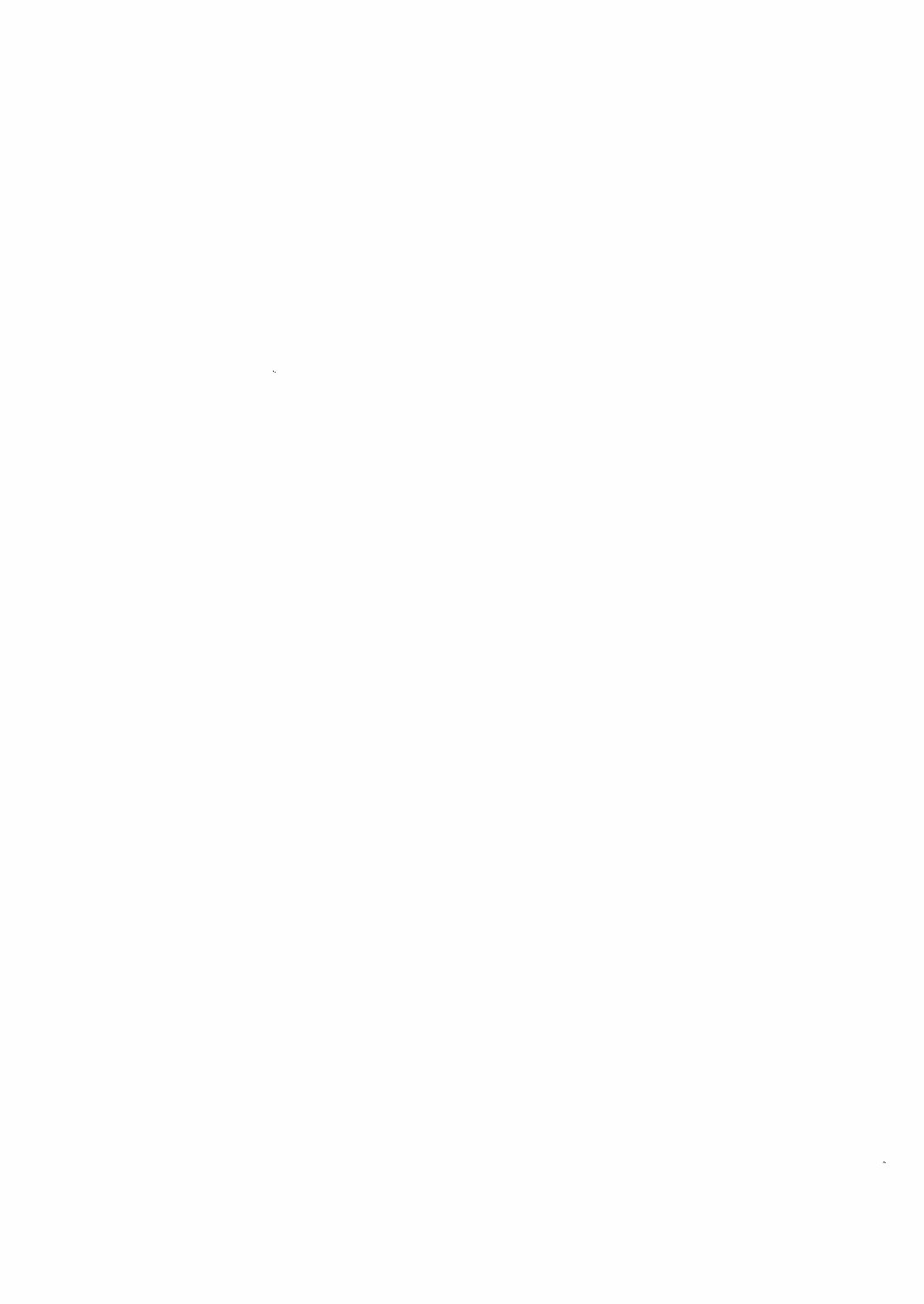#### GUIDELINES FOR THE ELABORATION OF THE SUBSYSTEM:

"REGIONAL WATER SUPPLY"

#### INTRODUCTION

The regional water supply model must be one of the blocks of the system of models for regional planning. The main ideas of the common approach for the construction of this system were described in the report to the XIII European Congress of the Regional Science Association, Krakow, Poland, August 1977.

The central idea of one of the possible approaches consists of the following: <sup>a</sup> plan of perspective development is elaborated by the region using special functions which accumulate an effect of manufacture of the main (base) products in the region under analysis. These functions of effect per unit of resource (for example per unit of labour) can be constructed on the basis of sectoral optimization models and a system of marginal costs (prices) of the regional products. In this scheme the choice of the level of regional activities can be made as <sup>a</sup> result of the coordination of all kinds of activities with the help of a number of "effect" functions.

Another approach is based on the assumption that sectoral or other calculations can give the opportunity to fix the level of regional production for the future.

The first of these approaches is laid in the core of the analyses because the second one can be seen as a particular case.

The regional water supply model must supply other blocks (subsystems) of the IRD model with the information which is needed for the solution of the following tasks:

- a) the choice of directions of regional economic specialization and calculation of the growth rate;
- b) the solution of the tasks of intraregional location of the industry and agriculure, the growth of the urban and rurual settlements network, etc; and
- c) the verrification of the allowance of the assigned variants within permissible limits of future regional and sub-regional growth.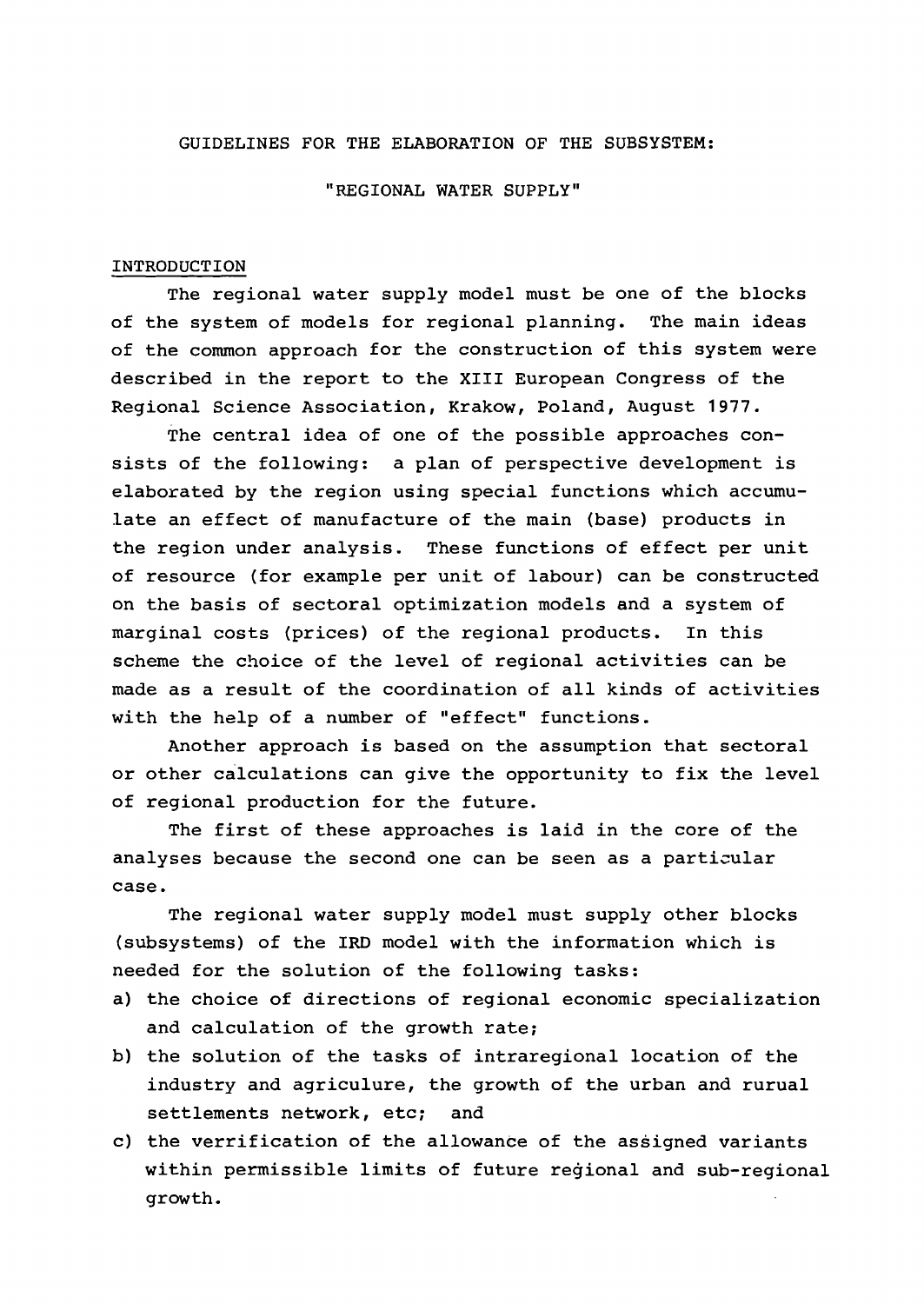# I. COMMON THEME OF ANALYSIS<sup>1</sup>

1. As mentioned previously the starting point for regional analysis is the problem of choosing the level of its activities (industrial, agricultural, services). Therefore in the proposed sequence of analyses (Figure 1) the first line in the scheme is taken by the problem of regional specialization.

This problem can be solved if the following assumptions are fulfilled:

- A. There exists <sup>a</sup> system of marginal costs for the products which correspond to the possible regional specialization (this system can be obtained on the basis of retailed sectoral models) or, at least, there exist prices for such kinds of products (services).
- B. Main local resources are known which could restrict the future regional development.
- C. For global (flexible) resources their marginal costs or prices are known as a fucntion of the volume of consumption of these resources.

To fulfill the first assumption one must have sectoral optimization models which give us the opportunity to investigate the vicinity of the optimum point and to obtain <sup>a</sup> "reaction" function. The idea of how to construct this function consists of the following:

Let us suppose that we have the following non-linear onesectoral task of the location of productive activities:

$$
F = \sum_{i} [L_{i}(X_{i})X_{i} + \sum_{j} (W_{ij} + S_{j}) Y_{ij}] + min
$$
 (1)

subject to:

$$
\Sigma Y_{ij} = X_i \leq A_i \quad (i = 1, 2, ..., r, ..., m) \text{ where } r \text{ is the point of production under consideration}
$$
\n
$$
\Sigma \sigma_i Y_{ij} = B_j \quad (j = 1, 2, ..., n) \text{ the set of points } (3) \text{ of the consumer location}
$$

<sup>&</sup>lt;sup>1</sup>The following analysis is based on a version of regional system of models which exist at the moment but which can be changed in the future.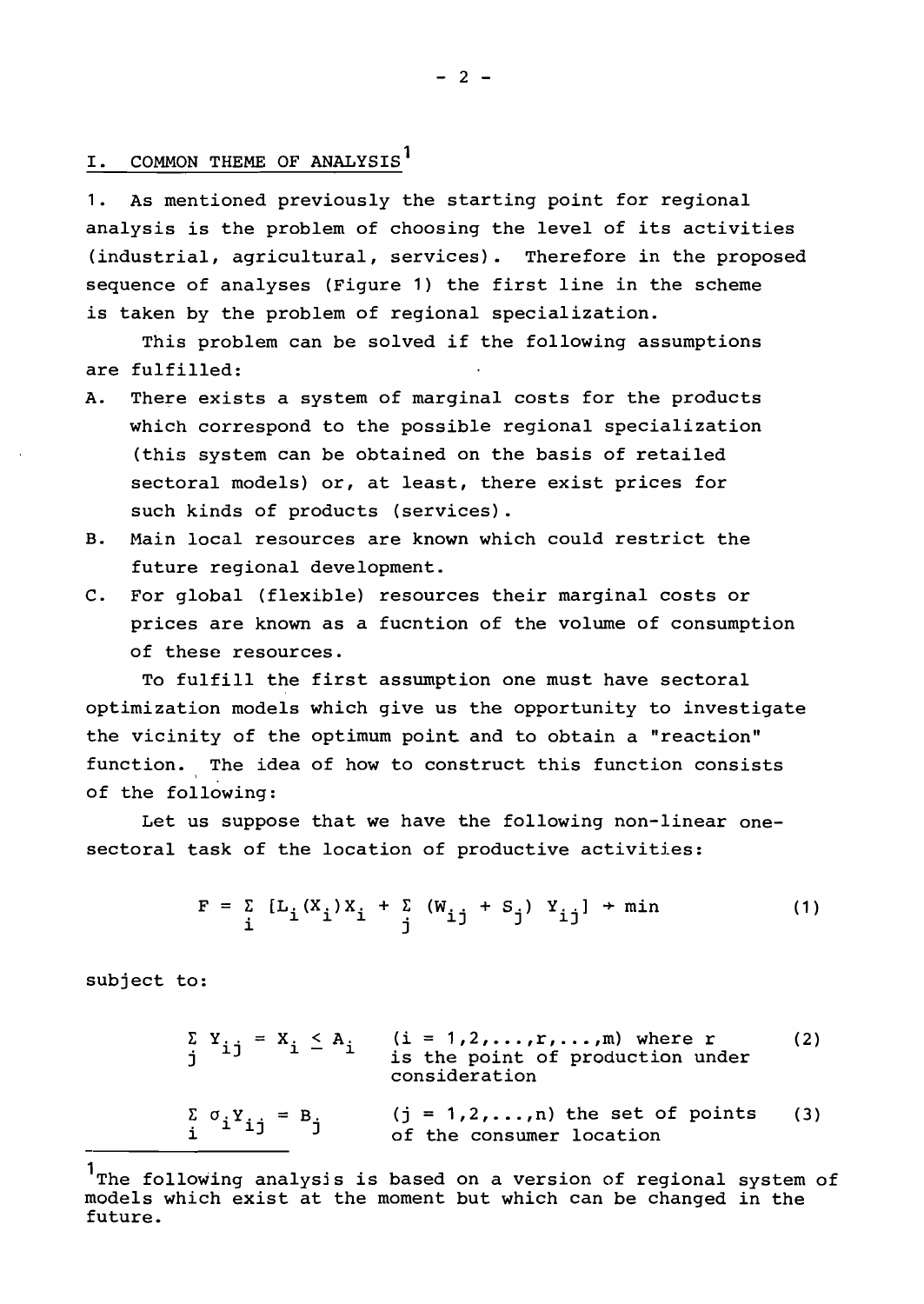

iterative precision feedback data

information flow

**REPEATER** 

fixed direction of specialization

 $3 -$ 

Figure 1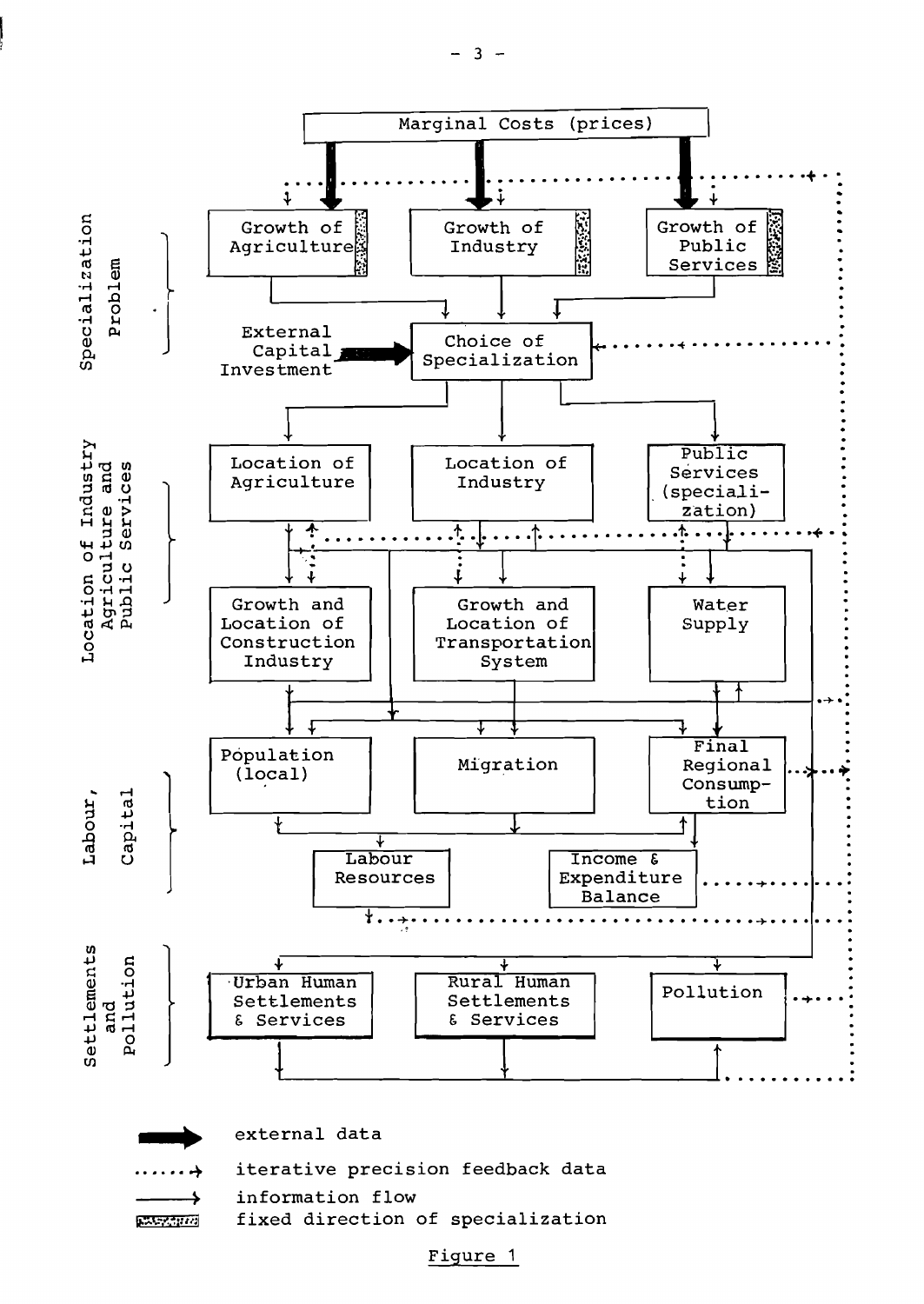$$
X_i, Y_{ij} \ge 0
$$
 (i = 1,2,...,r,...,m; (4)  
 j = 1,2,...,n)

where

 $A_i$  = available capacity in point i,  $B_j$  = consumption of products in point j,<br> $\sigma_{ij}$  = effectiveness of products utilization  $\sigma$ <sub>i</sub> shipped from point <sup>i</sup> into point j,  $L_i(x_i)$  = expenditures of enterprises in point i, W<sub>ij</sub> = transportation cost, S<sub>j</sub> = cost of utilization in point j,  $X_i$  = dimension of production in point i.  $X_i$  = dimension of production in point i.<br>  $X_{ij}$  = shimpment of products from point i to point j,<br>  $\overline{X}^{\circ} = (X_1^{\circ}, X_2, \ldots, X_T^{\circ}, \ldots, X_n^{\circ})$  and  $F^{\circ}$  corresponds to the  $Y_{i,j}$  = shimpment of products from point i to point j, optimal solution then one must calculate F\* for  $X_r = 0$ ,  $0.1A_r$ ,  $0.2A_r$ , ...,  $A_r$  and  $= F^* - F^0$ .

For the non-linear case it is possible to use  $|{\tt E} | = {\tt f} \, ( {\tt X_f})$ For the linear case it is possible to use  $\Delta E_{mn}^{\phantom{\dag}}$  $=\int^{A_r} \frac{Y(x_r) dx_j}{r}$  $\mathbf{A}_{\mathbf{j}}$ 

If we construct the function  $E = f(X_r)$  as a function of size of some resource which was used by a given sector in point i, and we have these characteristics for many sectors, then it is possible to compare the effect per person which could be obtainable in different sectors of regional economies. It seems that labour resources could be considered as <sup>a</sup> more general kind of resource.

Here one must analyze the situation with regional labour resources. If the labour resources are unlimited in the region under analysis one needs to analyze the sectoral reaction functions and to choose those which are positive (we do not consider here the necessity of using <sup>a</sup> free labour force, since this will be the subject of a special part of common study).

If the labour resources are limited then one must solve the special task of the optimal distribution of these resources.

\_ 4\_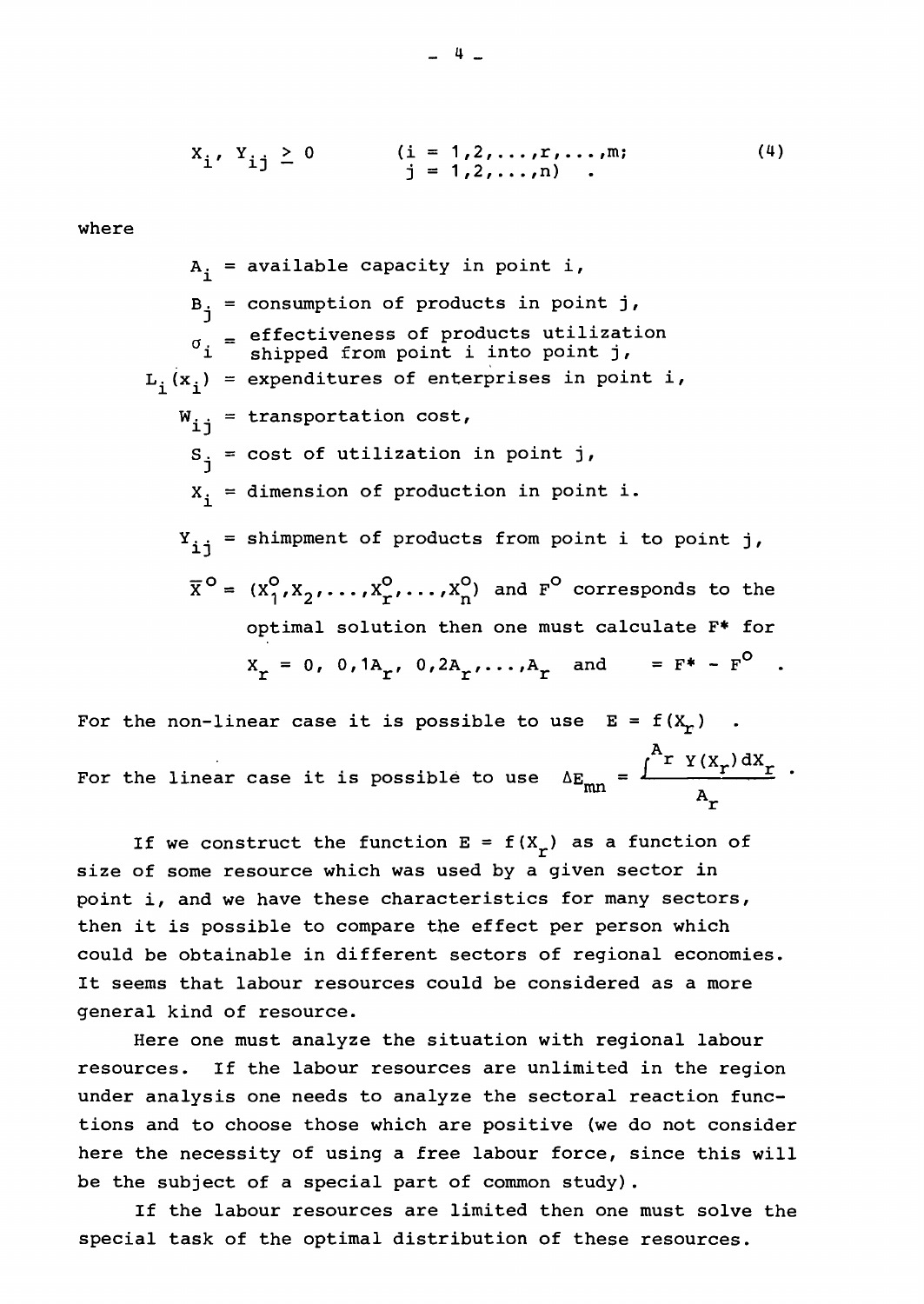For this purpose the following task of non-linearization can be formulated:

$$
\sum_{Z} E_{Z} (L_{Z}) \rightarrow \max
$$
 (5)

subject to:

$$
\sum_{Z} L_{Z} = L^{max}
$$
 for all Z (6)

$$
0 \leq L_Z^{\min} \leq L_Z \leq L_Z^{\min} \tag{7}
$$

where

- $z =$  index of sectors which are the competitors in the point (region) under analysis
- $L_{7}$  = number of labour resources which are used in sector Z according to an optimal solution

$$
L^{max} = maximum available resources in the point (region) under consideration,
$$

- $L_2^{min}$ , $L_2^{max}$  = minimum and maximum labour resources which can be used in sector Z in the point (region) under consideration.
	- $E_{\tau}(L_{\tau})$  = reaction function (effect) which shows a variation of sectoral expenditures which depend on the number of labour resources used in the point under analysis (e.g., size of enterprise  $\mathbf{x}_{\mathbf{r}}^{\,}$

From the above mentioned it is clear that for the practical solution of tasks  $(5)-(7)$  one must analyse the variation of regional effect as <sup>a</sup> function of one more important resource. The reason for this conclusion is the following:

- a) in the case when many resources were estimated as being limited, the practical resolution of the tasks (5)-(7) becomes difficult; and
- b) the reaction functions for different kinds of resources are not additive.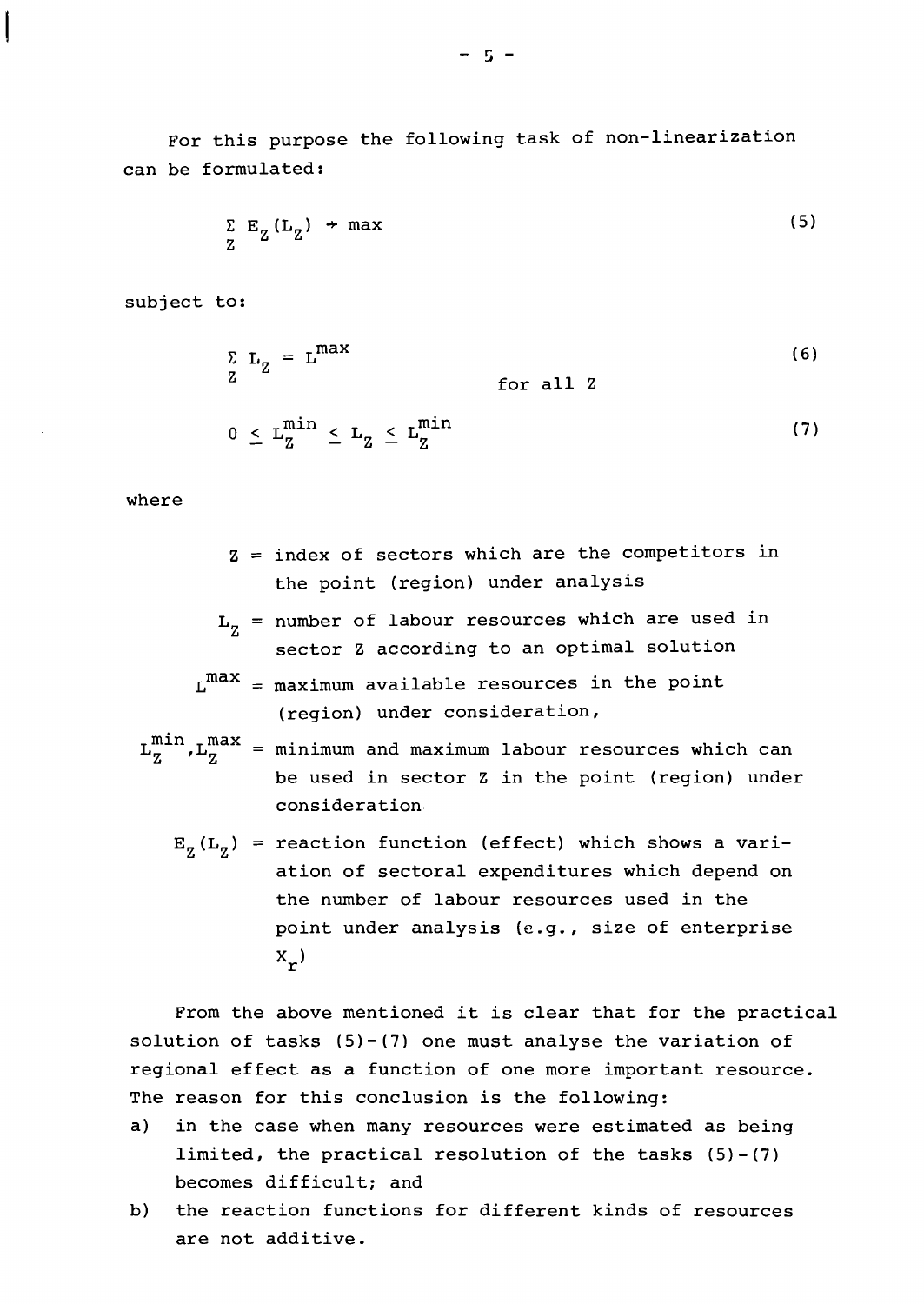It seems that for the majority of possible, practical cases, labour resources could be adopted as being more important and would offer the possibility of resolving the task of the choice of directions of the regional development and to set the level of regional activities. In its turn, this would allow us to start an investigation of the production and services location (second level in Figure 1).

To finish <sup>a</sup> short analysis of the situation with regional labour resources, it should be pointed out that the fixation of the number of used labour resources on different levels and the calculation of the correspondent total effect of regional activities will give <sup>a</sup> basis for estimating the interreqional effect of migration.

For the local (non-transportable) resources it is very important to know if there exists <sup>a</sup> limitation of growth of the future regional activities or not. In the latter case one has to add to the system of equations  $(5)-(7)$  the conditions when using limited local resources (e.g. water resources) .

For the so-called global resources one need not introduce some restrictions into the model because this kind of resource is practically obtainable elsewhere in the required amounts. (this group includes such resources as fuel, energy, etc.).

It is useful to stress here that this level of analysis requires only a generalized economical and other information, which will need only common data for the region as a whole (e.g. the price for land, energy, etc., the maximum possible water consumption, etc.).

2. As seen from Figure <sup>1</sup> the second set of problems are tied with the solution of the problem of sectors which include not only sectors of regional specialization (economic base sectors) but are also auxiliaries and service sectors.

To solve this problem more easily one needs to follow the sequence of analysis which can be as follows:

A. To start with the location of sectors of regional specialization. Within this group of sectors it would perhaps be better to start with agriculture. The solution of this

 $- 6 -$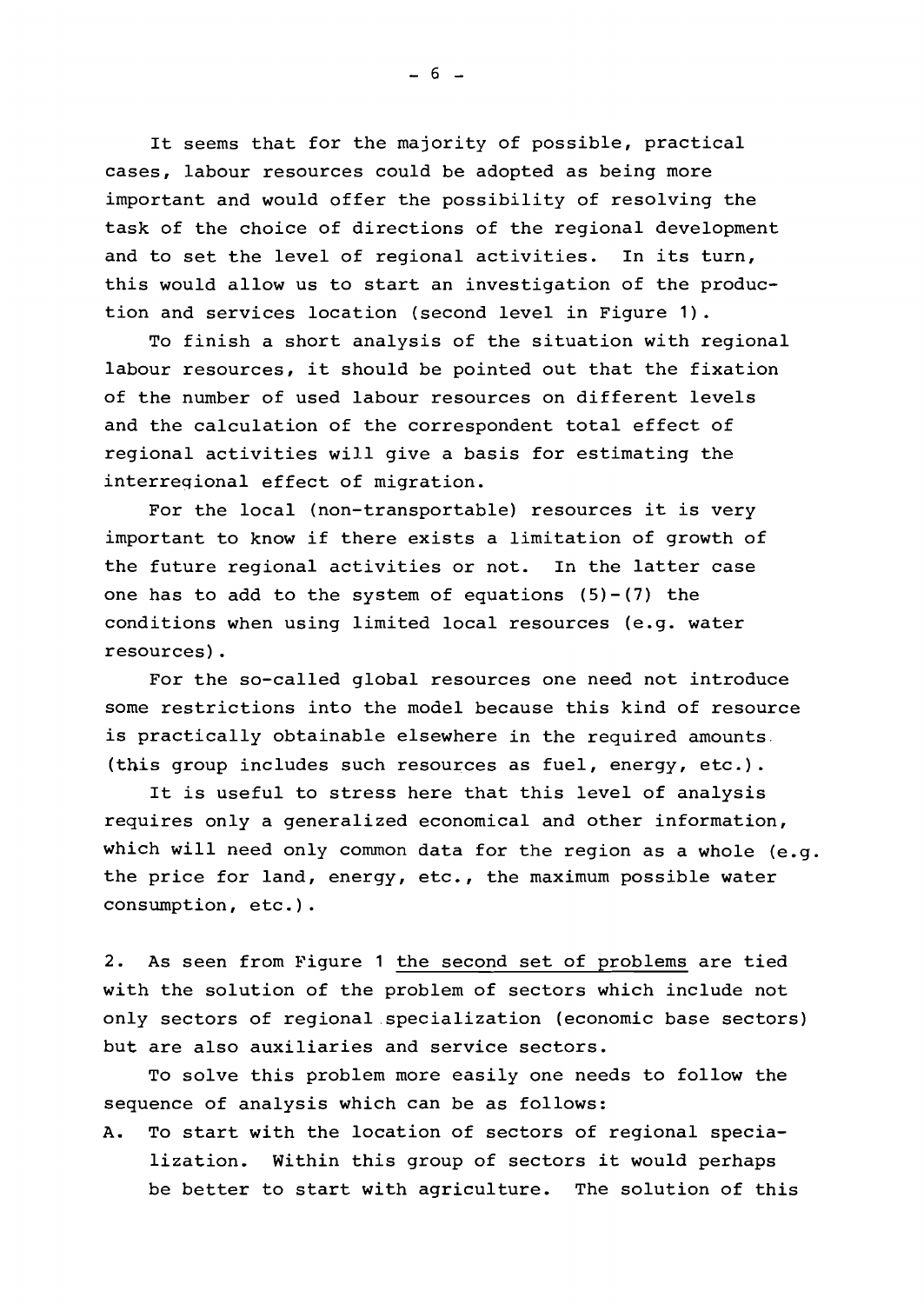task provides one with marginal costs of land in different parts of the region under analysis which are needed for the location of all other sectors. It seems that the allocation of public service sectors which are the sectors of interregional specialization (for example, recreation centers, tourism, health care, etc.) may be analyzed after agriculture. The reason for this is that the location of these sectors can introduce additional restrictions for the location of industrial enterprises. Following the analysis of the location of all the main industrial sectors it is possible to go to the next stage:

B. Modelling the growth and location of transportation systems: after calculating the growth of the main sectors within the region one should analyze the development of the intraregional railroad and highway systems.

Water supply system. For this block it is <sup>a</sup> matter of importance to know the intraregional water demand. From the above mentioned it is clear that after the solution of the intraregional allocation of all sectors of specialization, the first two consumers of water are defined: agridulture and industry. The third main consumer--population--is not yet considered (on <sup>a</sup> given iteration). Therefore at this phase of analysis one needs to use the population settlements data (and corresponding water consumption) from the previous iteration, or to use some expertise (on the first iteration).

One of the problems of this phase of analysis consists of the following: for modeling the construction industry, or the transportation system, etc., one needs all information about the growth and location of all other kinds of activities. However, in any sequence of analysis one has no complete results and can obtain only part of the data from the model. For the other sectors, the results of the previous stage of analysis, or some initial fixed data (for the first iteration) can be used.

If one considers this approach (using the data obtained from the previous iteration or expertise) as <sup>a</sup> general one, it is easier to obtain approximate final results. For example,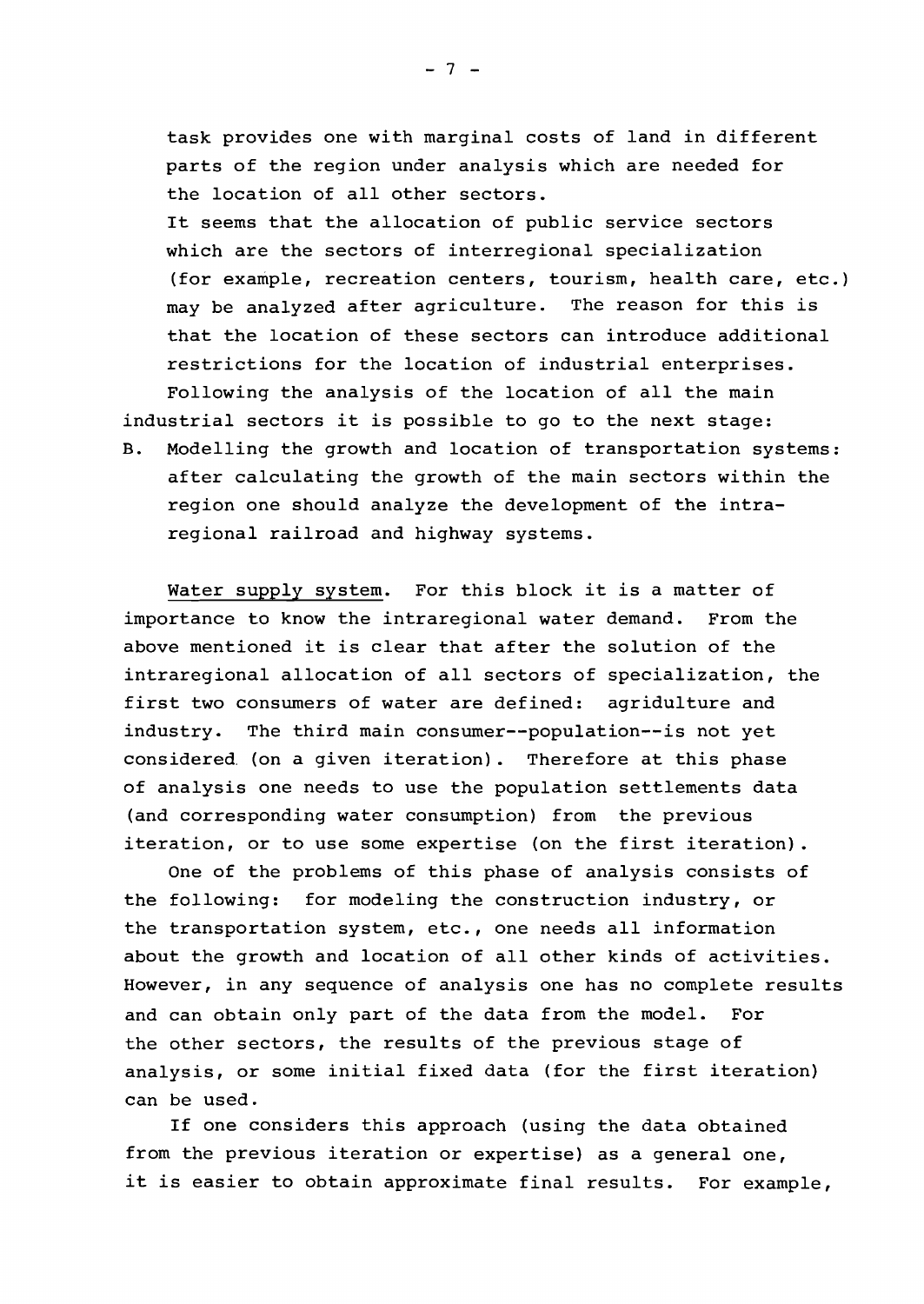as is seen from Figure **1,** water supply modeling is separated from water pollution modeling (stage four). This means that at the next iteration using the water supply model one needs to use the latest results from the water pollution model.

An additional problem here is how to obtain all economic estimations for each subregion. This detailedness of data is necessary for all calculations and is one of the requirements for the output of each model at this phase. The problem becomes more complicated if one takes into account that the boundaries dividing the region into districts for agriculture are not the same as for industry, water supply economies and so on. We will avoid here an analysis of this problem but must only stress that the division of <sup>a</sup> region into water supply districts has an auxiliary character and depends on the location of industrial and agricultural centers and the concentration of towns.

Insofar as an intraregional analysis requires dividing the region into 40-50 districts, the water supply model must provide the opportunity to obtain corresponding economic estimations (this does not mean that for <sup>a</sup> few districts the cost of the water supply must be different in all cases) because one water supply region (with a constant water cost) could embrace several districts.

3. On the third level of analysis such different kinds of problems as forecasting population growth and regional migration, balance of income and expenditures, etc., are included. All these problems are, however, very closely related to the number of people in the region and their wage and salary levels.

Though the future local population growth of the region depends relatively little on the regional economic activities and is influence more by the natural population growth, the transition to labour resources is closely related to the knowledge of regional migration and in order to define the latter one needs to know the future regional economic growth.

Knowing the future regional population growth expectancies, and using current data concerning the existing regional wage level, and the final consumption as <sup>a</sup> basis and prognosis of change of the regional wage level (as <sup>a</sup> result of the analysis

 $-8 -$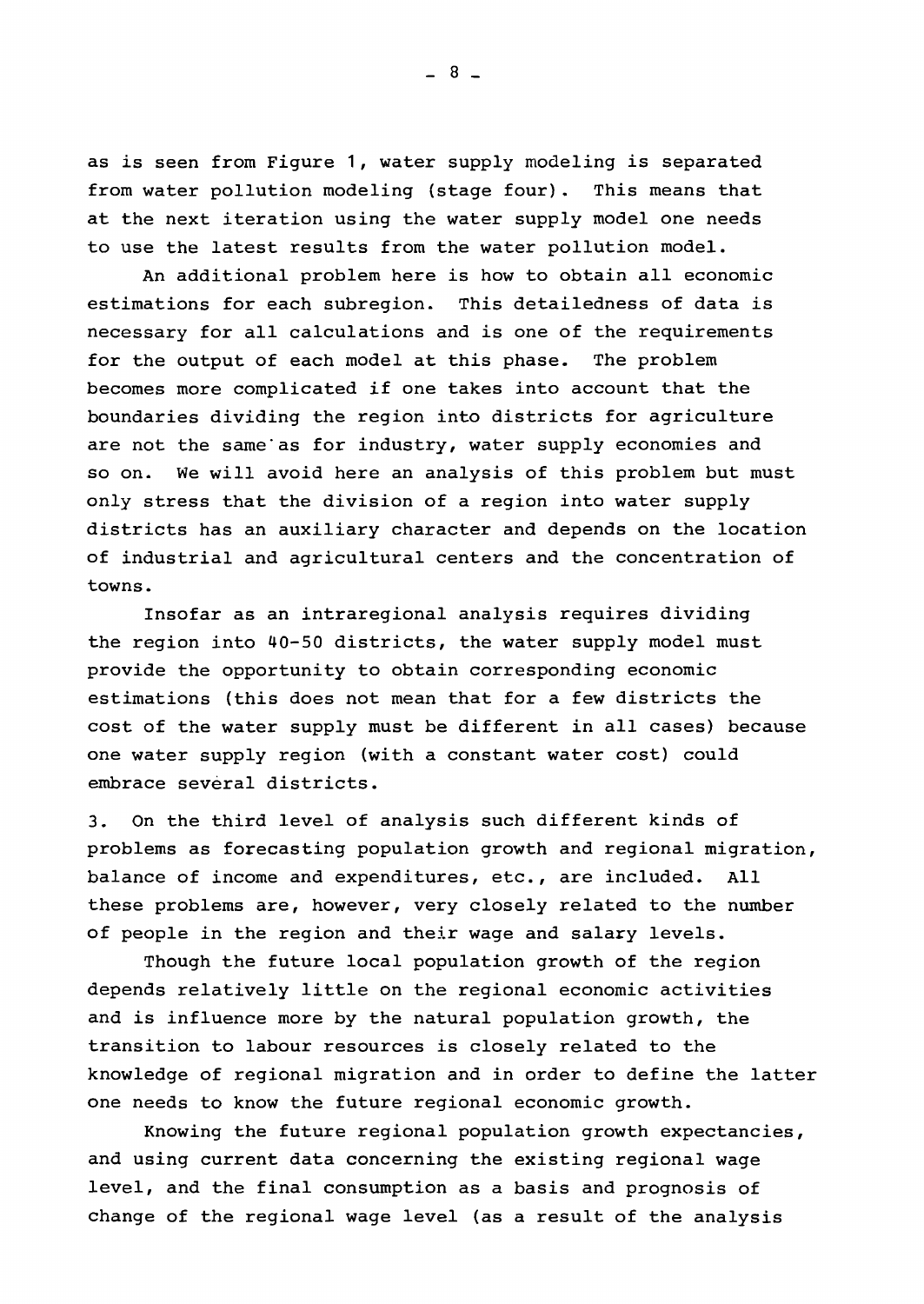of the second phase of the problem) it is possible to complete this stage of analysis by the elaboration of the regional balance of income and expenditures.

4. The fourth stage of analysis includes the problem of human settlements and services and the water and air pollution models. The sequence of analysis of the former problem seems now to be arbitrary with some preference given to urban problems because the solution of the majority of these are impossible without including the suburbs and neighboring rural regions.

When <sup>a</sup> system of settlements and relative services is defined one obtains <sup>a</sup> full set of data for pollution problem analysis: data on population, regional economic growth, the location of all kinds of activities, on the existing regional and future settlements, etc. All these data give full information with regard to pollution problem investigation.

After the completion of phase four the next iteration can be launched which must shorten the gap between the solution of the differnt subsystems and will finally bring these gaps within assigned limits.

As clearly seen from the above mentioned, the draft of the full system of models proved to be very complicated. Therefore one needs to thoroughly examine the possibilities of minimizing the number of iterations and this is particularly important for the solution of water supply and pollution problems.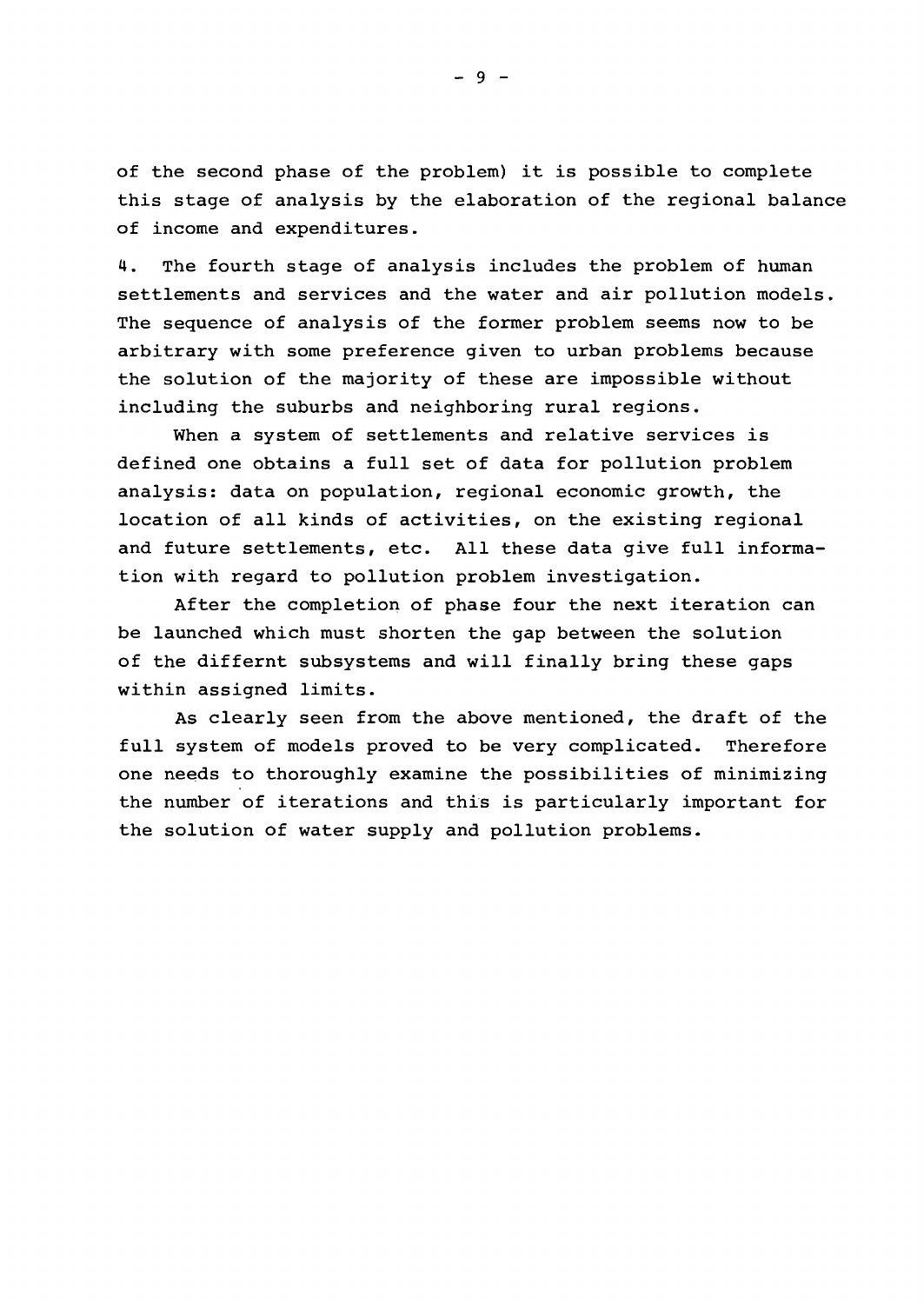#### II. SOME REQUIREMENTS FOR THE WATER SUPPLY SYSTEM

Below are formulated some requirements for the water supply system which are fully defined by an applied common approach to the problem of regional economy growth modeling.

For the sake of convenience it would be best to pick out the more important points of these requirements.

#### Size of the Water Supply Sub-Model

In order to be able to make an intraregional economic analysis one requires <sup>a</sup> very detailed presentation of the intraregional problems. It appears that the majority of cases would be embraced if one divides the region into 40-50 sub-regions. The water supply model must be correspondingly detailed if it is to provide one with full data about the cost of the water supply.

## Dividing the Region

For the solution of the tasks concerning the location of industry and agriculture, one needs a special division of the region into SUb-regions. These two regional divisions have priority over the regional division from the water supply point of view. The problem of the adjustment of water and other kinds of regional division may be subject of a special analysis. Without going into more detail at this point, we should stress here that the division of <sup>a</sup> region for the solution of water supply problems must be much more detailed than for industry and agriculture because one needs to be able to obtain the characteristics of the water supply for any task of industry and agriculture location.

#### Number of Rivers

For the sake of the communities it would be better to include in the model the possibility to analyze two separate rivers with the option of transfering part of their run-off. The time changes of these run-offs can be considered as correlated figures.

## Time Horizon

To achieve any significant change in the regional economy one needs no less than a 5 year time horizon. On the other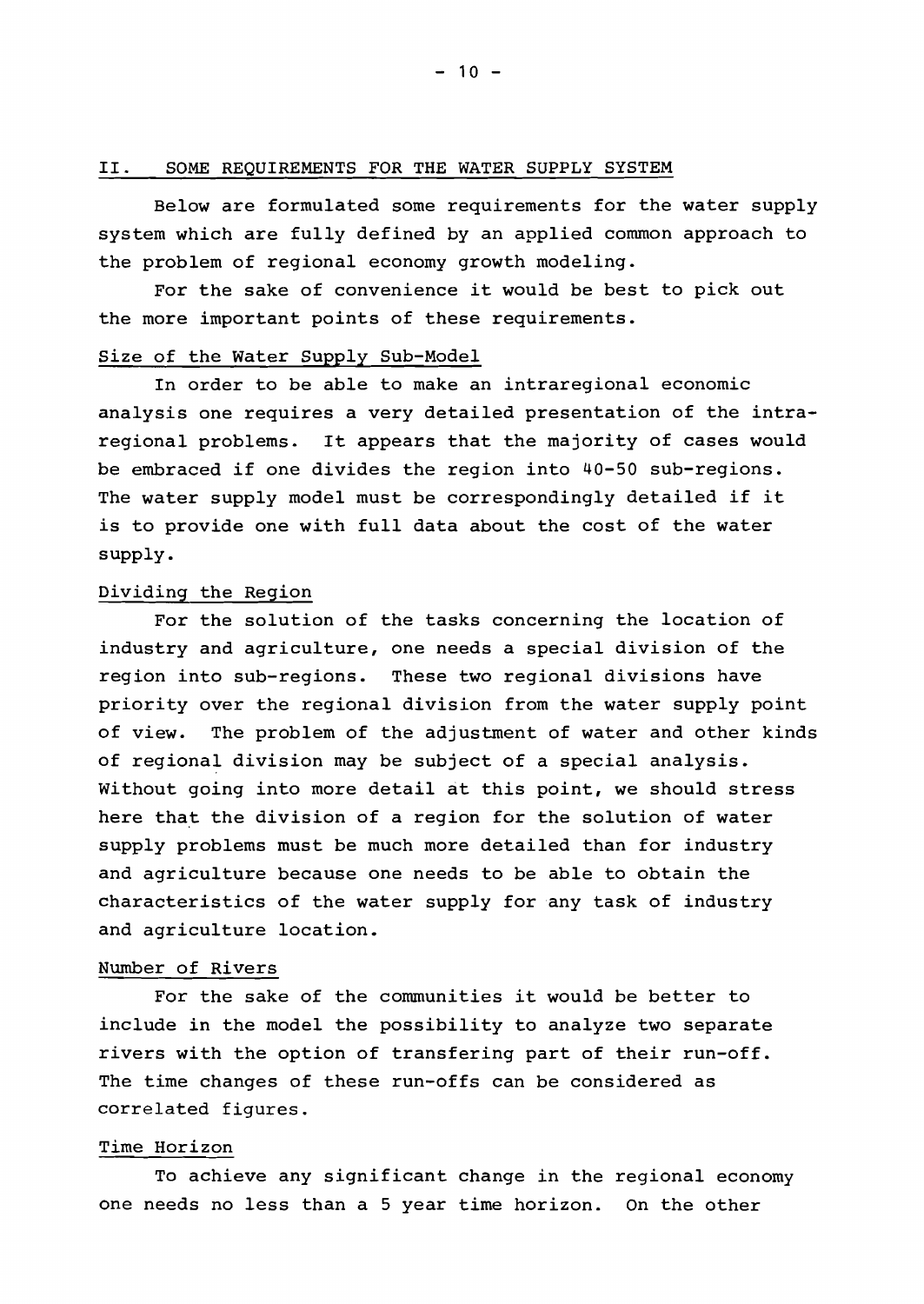hand, when the horizon of the future regional growth analysis is more than 20-25 years, we have <sup>a</sup> situation of full uncertainty. At the same time if one includes in this calculation <sup>a</sup> discount rate of a more or less significant level  $(0,08 - 0,12)$  then <sup>a</sup> near to zero economic influence of the events, which will take place after 20-25 years becomes very clear. Therefore the more appropriate time horizon for regional analysis is within the 20-25 year horizon.

The dynamics of regional growth are very important and it is desirable to cover the period <sup>0</sup> to <sup>20</sup> years taking into consideration the situation of each year (at least for the beginning of this period).

#### Measurement Units

If it is enough to describe regional water supply expenses using the prices for one  $\texttt{m}^3$  of water consumption for a very aggregated analysis, then for an intraregional analysis one should have much more information. Intraregional analyses have no sense if such problems as water withdrawal, water discharge, the level of guarantee for water supply, etc. are not adequately considered as to preciseness of the main problem solution. Taking into account all of the above-mentioned we propose to use the following units for all the economic and technical estimations:

- $1 m<sup>3</sup>$  of water consumption: as a unit for economical measurement for the region as a whole, as well as for each sub-region; the dollar (ruble, etc) per 1  $m<sup>3</sup>$  of water consumption could serve as the unit for calculation of the first stage (for the choice of regional specialization) and for the allocation of products between sub-regions; this unit is also used when the limits for the region as a whole and each sub-region are introduced, etc.;
- $-$  1  $m^3$  of water withdrawal and discharge: as units for the description of the limits of a region and sub-regions, verification of the water demand and supply balance, etc. (e.g. mainly for all technical calculations).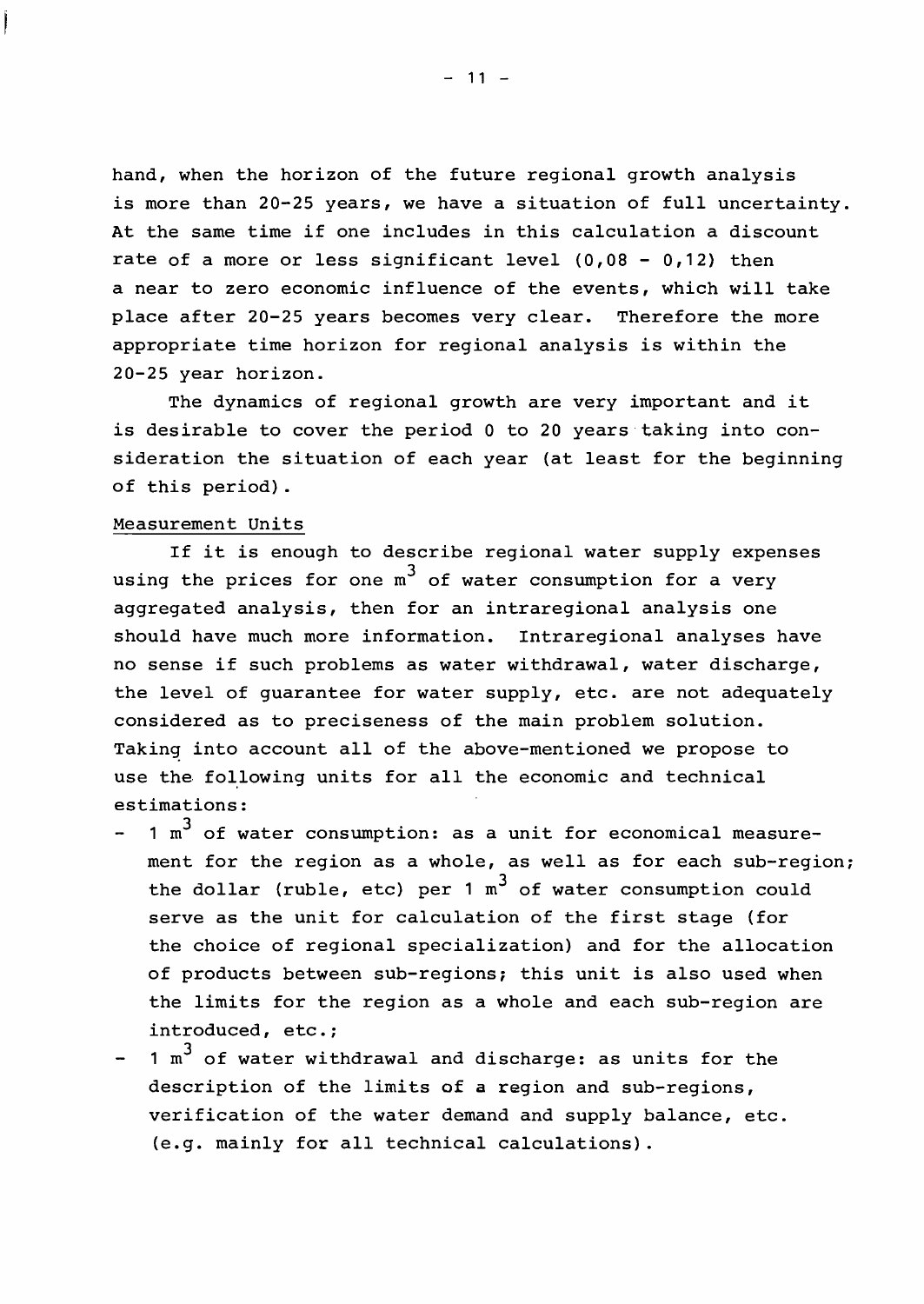#### Seasonal Variation of Consumption

Each consumer has its own character of water demand change. Heavy industry has a small seasonal change of deman while the communal sector and mainly the agricultural sector have <sup>a</sup> clear peak summer demand.

The irregularity of water demand is <sup>a</sup> very important factor for the choice of water supply capacities. Thefore for each consumer, the necessity of a seasonal figure of water demand must be foreseen. This allows one to summarize seasonal demands, to calculate the yearly peak of water demand and to choose adequate water storage. The last must be chosen taking into account the sanitation and navigation needs.

#### Water Supply Guarantee

The problem of choice of the optimal water supply guarantee level is very sophisticated and important and requires special investigation (and <sup>a</sup> model). Within the IRD system of models framework only an approximate decision of this problem is enough. If we suppose that for each group of consumers there exists data about the optimal water supply guarantee level, and that we know the growth of each kind of regional activity, then it is possible to calculate an average regional or sub-regional guarantee as followS:

$$
\hat{q}_{i} = \frac{\sum_{i} A_{i} \cdot b_{i} \cdot q_{i}}{\sum A_{i} \cdot b_{i}}
$$
\n(8)

where

 $\overline{\phantom{a}}$ 

 $\hat{q}_i$  = average guarantee

- A<sub>i</sub> = annual output of sector i (or number of population, or volume of services, etc.)
- $b_i$  = water consumption per unit of product i (or per person; for the communal sector, per unit of service, etc.)
- $q_i$  = assigned (optimal) level of guarantee for sector i.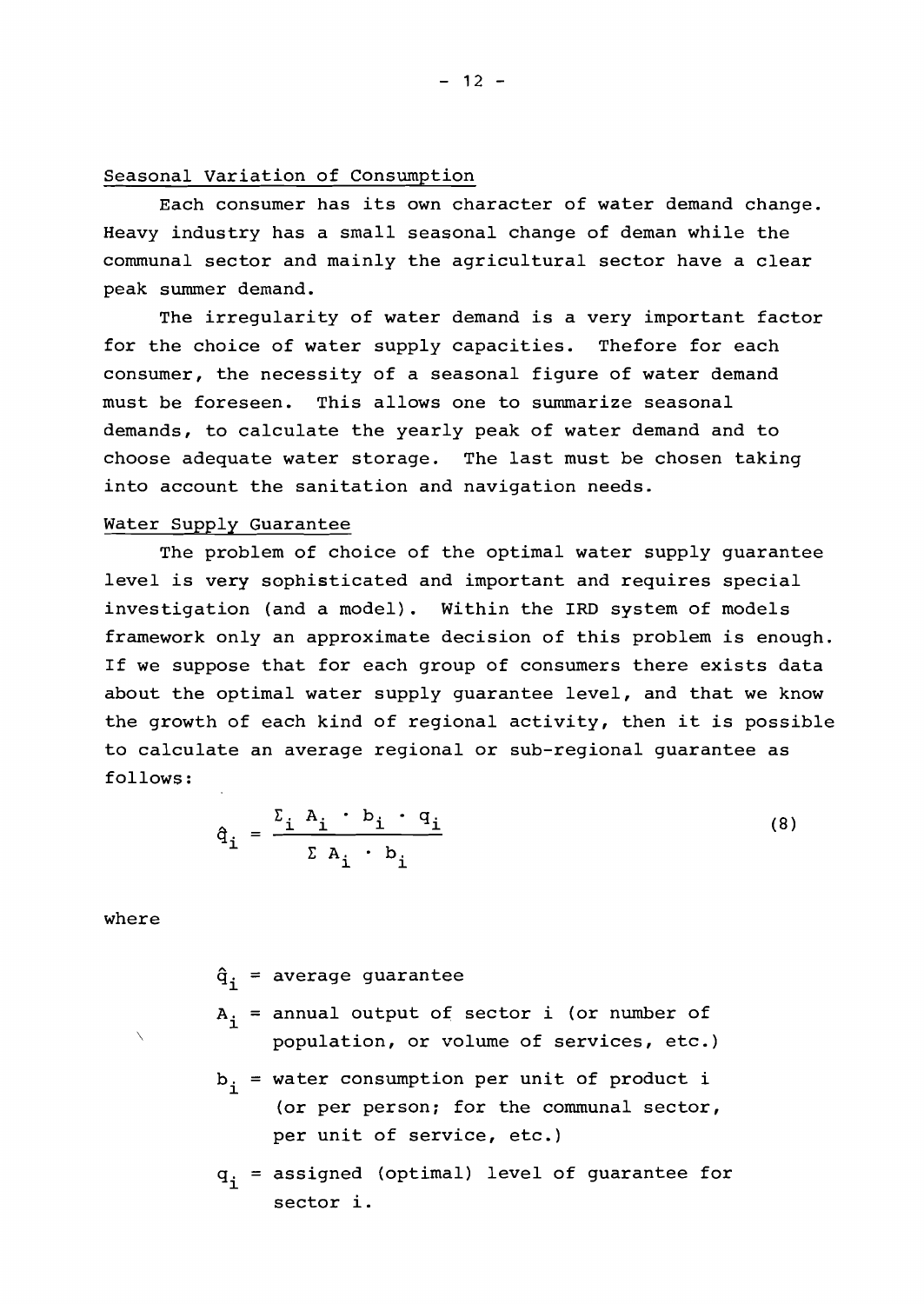#### Definition of Economic Indexes

Taking into account the difficulties encountered when making calculations over <sup>a</sup> 20 year period, we can expect that in practice many of the regional analysis tasks could be solved as a sequence of static problems (e.g. <sup>a</sup> consecutive analysis of <sup>a</sup> time section would be fulfilled). In this case it is necessary to reach <sup>a</sup> situation where the economic indexes of the water supply for one year reflects, as much as possible, the future dynamics of cost change. With respect to this problem it would be useful to replace annual data by average indexes, which are calculated as follows:

$$
Z = \frac{\sum_{t=1}^{T} (K_t + C_t) B_t}{T}
$$
  
\n
$$
\sum_{t=1}^{T} A_t \cdot B_t
$$
 (9)

where

 $Z =$  average data for the period of T years which correspond to the beginning of the period  $T =$  duration of the period under analysis  $K_t$  = capital investment of the year T  $C_t$  = current expenses of the year T  $B_t =$  discount coefficient

Changing the beginning of the analyzed period from the first to the last year (and relatively changing the last year of the period) it is possible to calculate the indexes for static analyses which would reflect the expenses of the posterior period.

#### Water Pollution

It is clear from the description of the system of models (the subsystem "Water Pollution") is separated from the "Water Supply" model. This was done with the aim of making the practical solution of the problem easier.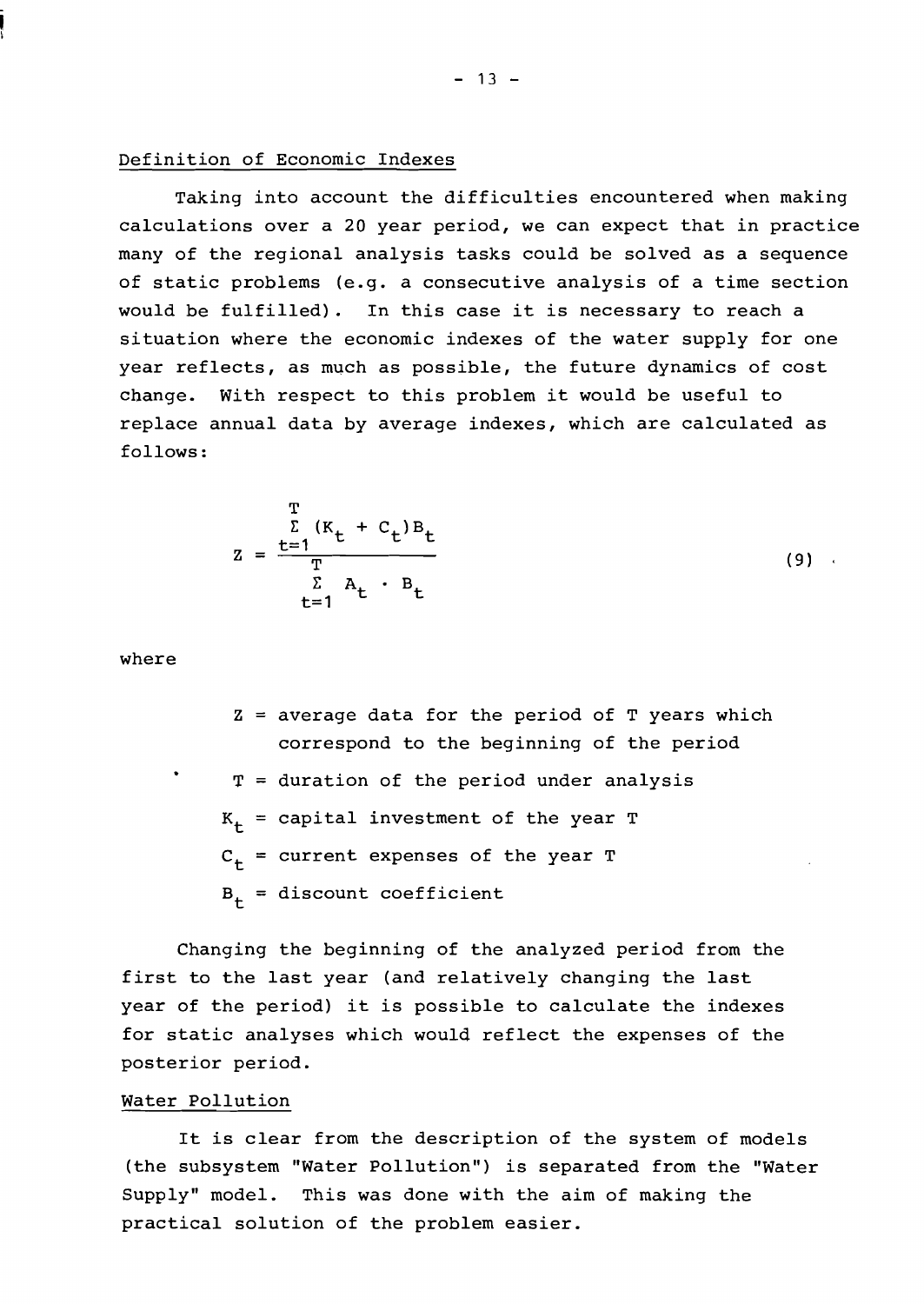The coordination between the water supply and water pollution blocks could be done with the help of a comparison of marginal costs of water supply and water pollution, with the marginal effect of increasing regional activities.

 $\bar{\bar{1}}$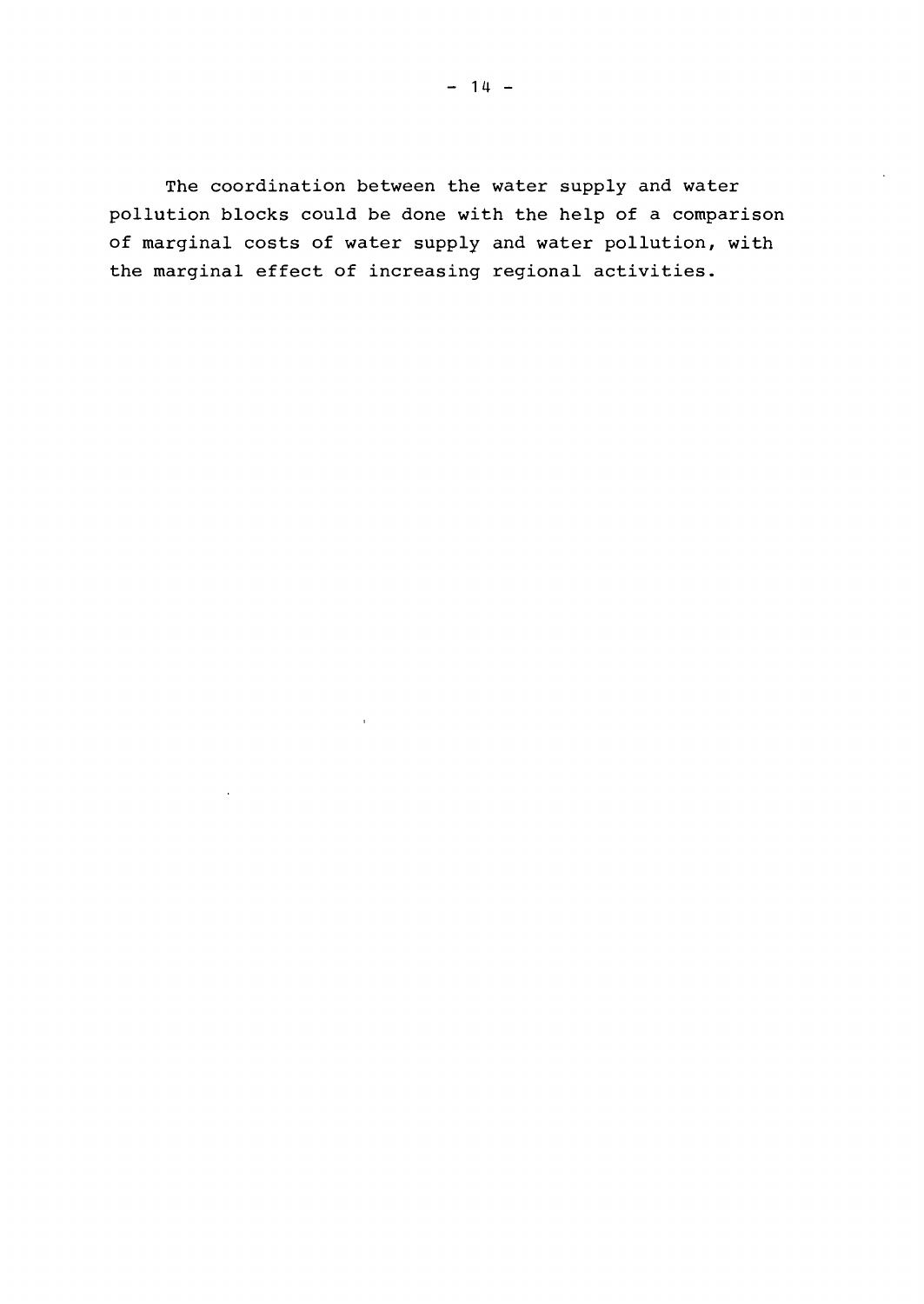#### III. WATER SUPPLY MODEL - INPUT/OUTPUT

#### Input Information

All input information could be divided into two parts: available data at the initial stage of calculation and available data in the process of calculation (after the first iteration).

- Start of Calculation:

The following information seems to be available:

- a) characteristics of all possible kinds of regional specialization (sectors of industry, agriculture, and services): water consumption, withdrawal and discharge, seasonal change in water consumption, guarantee of water consumption which is required by every sector of regional economics; level of existing water supply and growth of communal water supply;
- b) available data on run-off water, distributed over time, from the region located up-stream, and the water flow to the region down-stream;
- c) approximate water consumption and withdrawal (if required) for the region as a whole with a division into four aggregate parts: industry, agriculture, services and communal consumption; and
- d) approximate subregional water consumption and withdrawal which could be calculated, for example, proportionally to the existing consumption.

- Process of Calculation:

The data which are included in points a) and b) are constant during all calculations. The data included in points c) and d) are precise from iteration to iteration.

#### Output Information

There are two kinds of output information: at the initial stage of calculation one needs only rough estimations which must be improved during the calculation process.

- Start of Calculation:

Here the following data for the region as a whole are necessary:

a) average price per 1  $m^3$  of water consumption;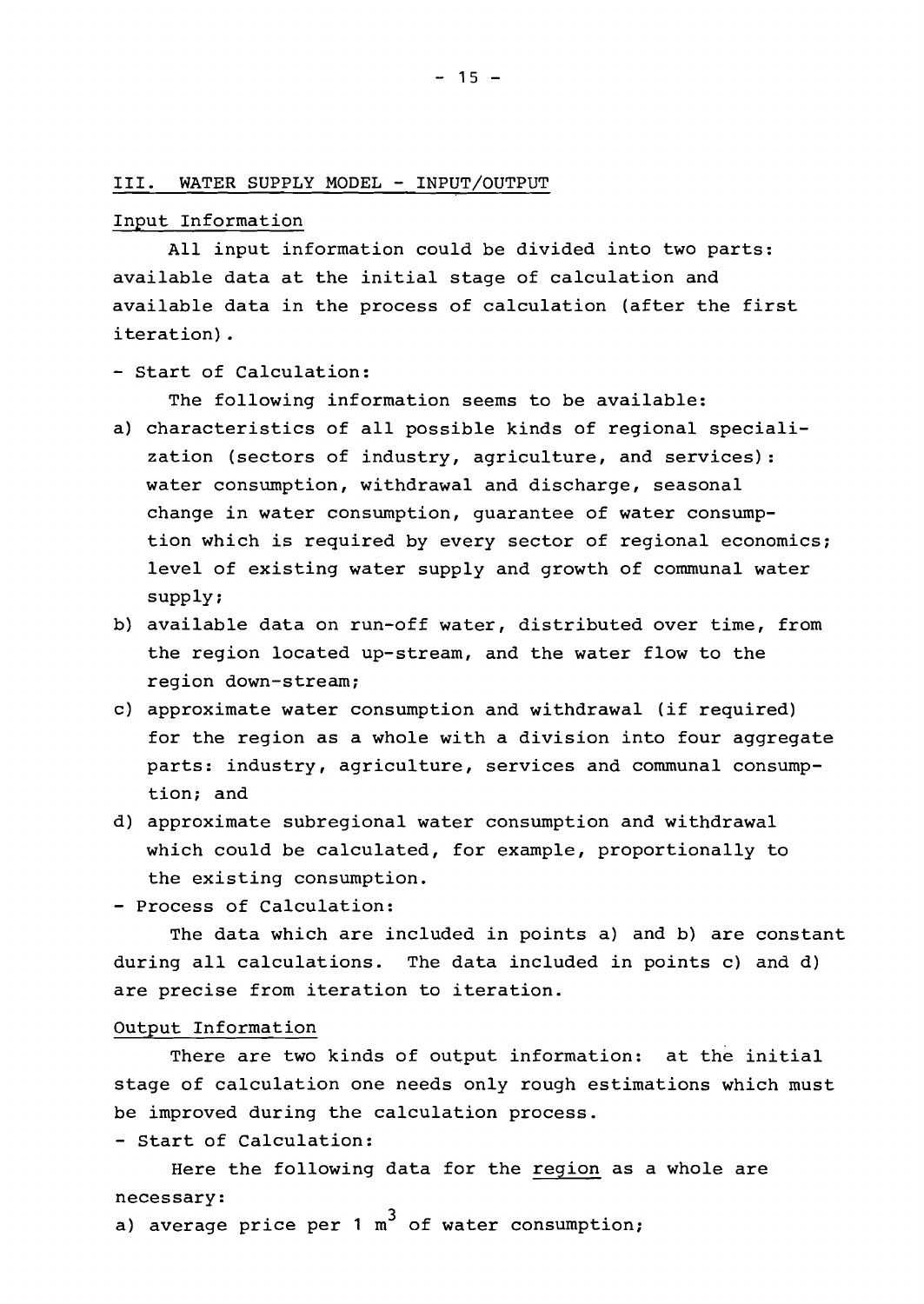- b) available maximum of water consumption;
- c) available maximum of water withdrawal (if this is necessary for a particular region; and
- d) the total expenses for the water supply.

For every subregion one needs the following data:

- a) price per 1  $m^3$  of water consumption
- b) available maximum of water consumption for each subregion or some limitation for a few of these;
- c) available maximum of water withdrawal for each subregion or several subregions (if necessary) .
- Process of Calculation:

In the process of calculation the regional and subregional informations which are included in points a), b), c) and d) become more precise.

In addition, the next stage of information is required following the first iteration:

- a) regional marginal cost of water supply which corresponds to the subregion which has the cheapest cost and unlimited resources (on a given study of calculations);
- b) dependence of the expenses of each subregional water supply from the volume of water consumed in this region; and
- c) guarantee for the water supply for the region as a whole and for each subregion.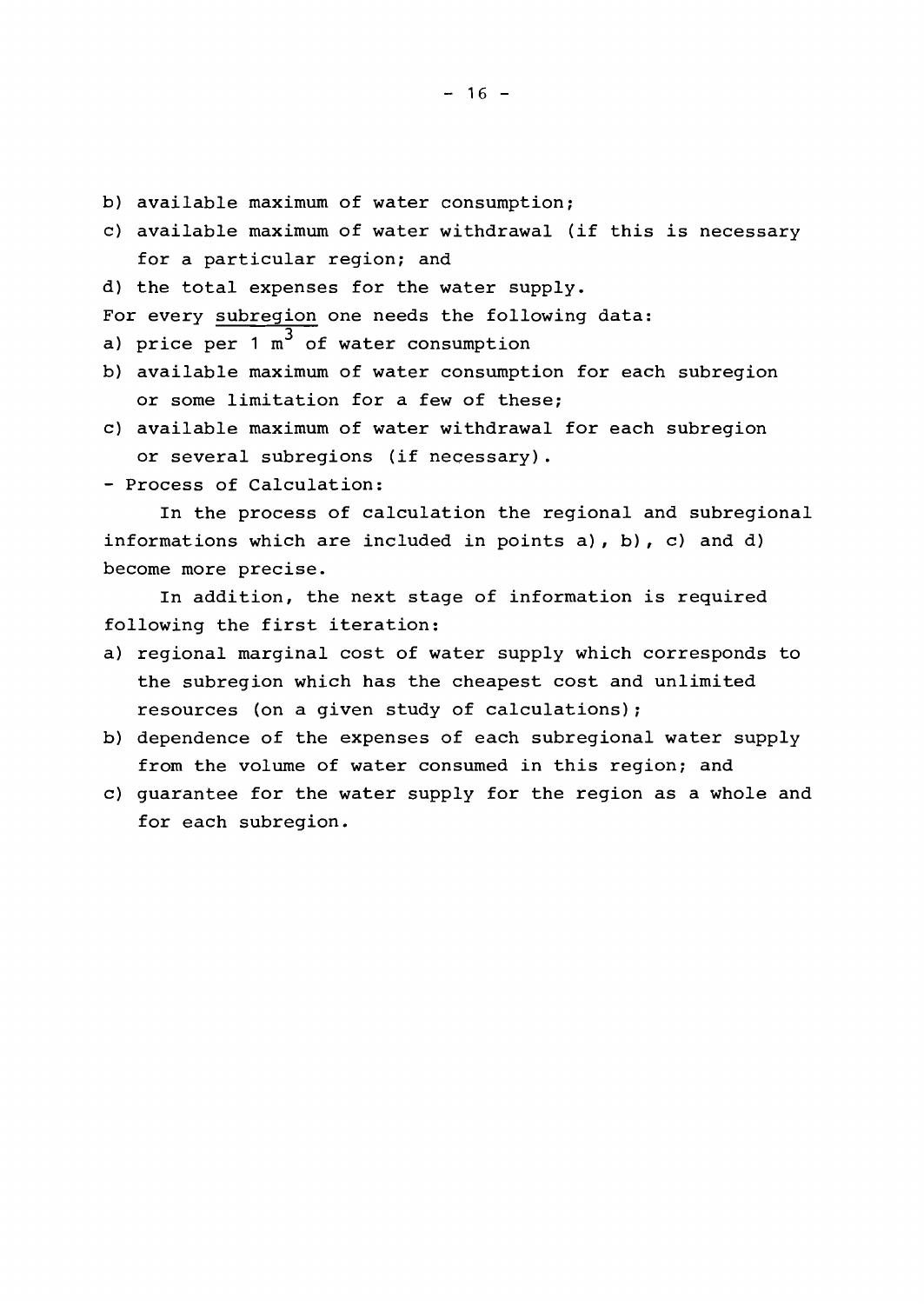# IV. SEQUENCE OF CALCULATIONS AND INFORMATION FLOWS

The main idea here is not to fulfill more than all the calculations need but to introduce alongside the "large" cycle, a "small" cycle of calculations.

If the large cycle consists of the intercommunicative calculations which are included in all the systems (one full iteration), then the small cycle embraces only part of the scheme which was shown in Figure 1.

It seems that the water supply model will work mainly within <sup>a</sup> small cycle which includes the analysis of the first two phases of the scheme: specialization and the problem of activity location.

Insofar as the initial data is concerned, to start the calculation, it must be prepared beyond the system of models; the goal of the small cycle would be to obtain a balance solution which gives the best possible results under acceptable restrictions and under acceptable resource costs. The scheme of information flows during this small cycle is shown on Figure 2. As one sees from this figure, the external information for this cycle can be divided into two parts:

- a) external information from the high (national) level of analysis' (dual estimates, external capital investments); and
- b) information from the 3rd and 4th phase of the proposed scheme (labour resources, etc.).

The former information flow remains unchangeable throughout the calculations. This could be changed if the scenario approach is realized: for example, the problem of influence on regional development by changing the system of marginal costs of products or by variating the external capital investments are investigated.

The latter information flow remains unchangeable during only once cycle. Within this cycle, however, one needs to use lagged (one iteration before) information,when some results from the 3rd and 4th phase of the scheme are required.

The information which varies within the cycle is the following:

- for resources: cost of land, energy and water;
- for kinds of specialization: characteristics of costs per unit as a function of the regional production volume;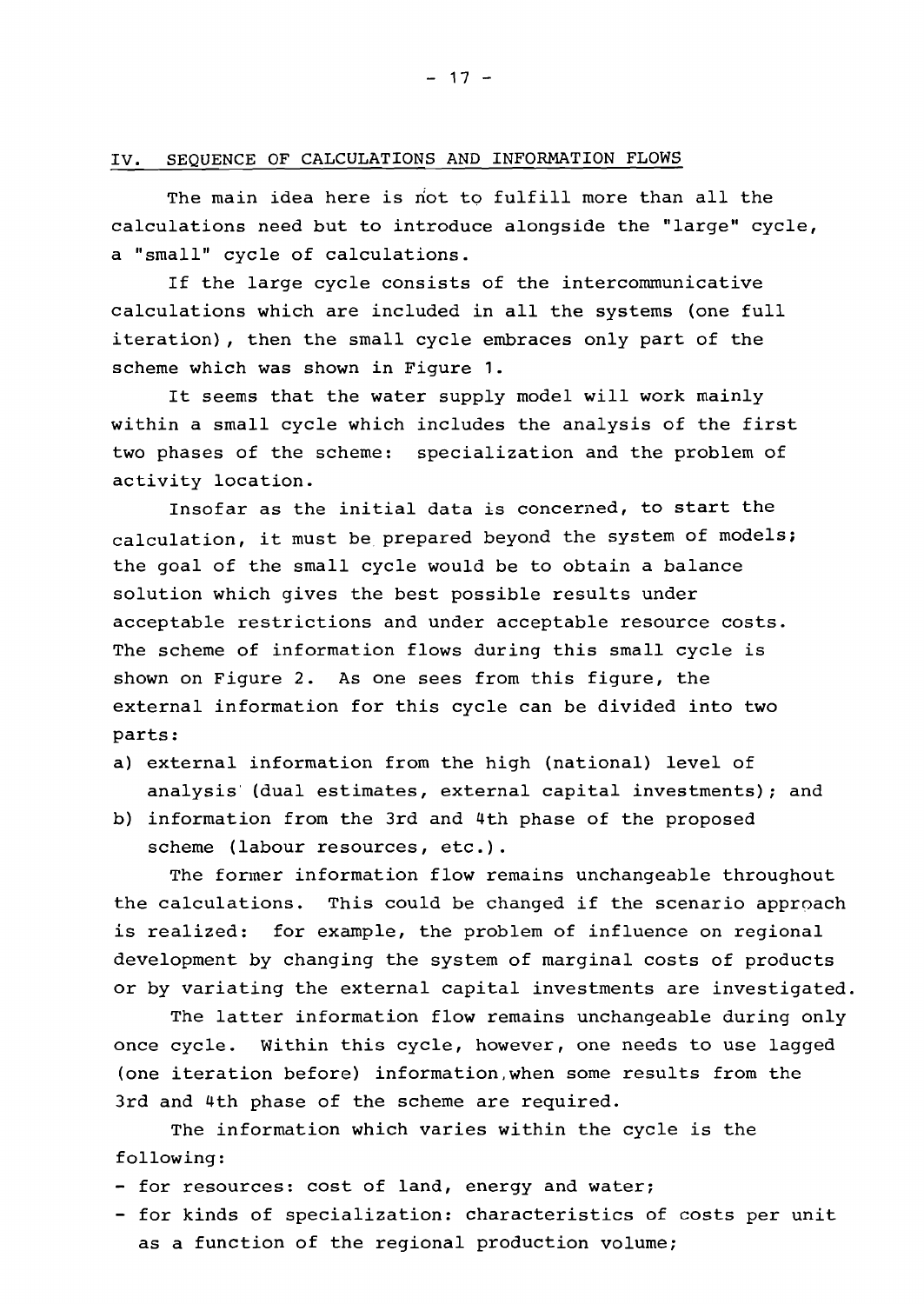

 $\rightarrow$  direct information ":∴feedback information

Figure 2. Main information flows (on a small cycle)

 $-18 -$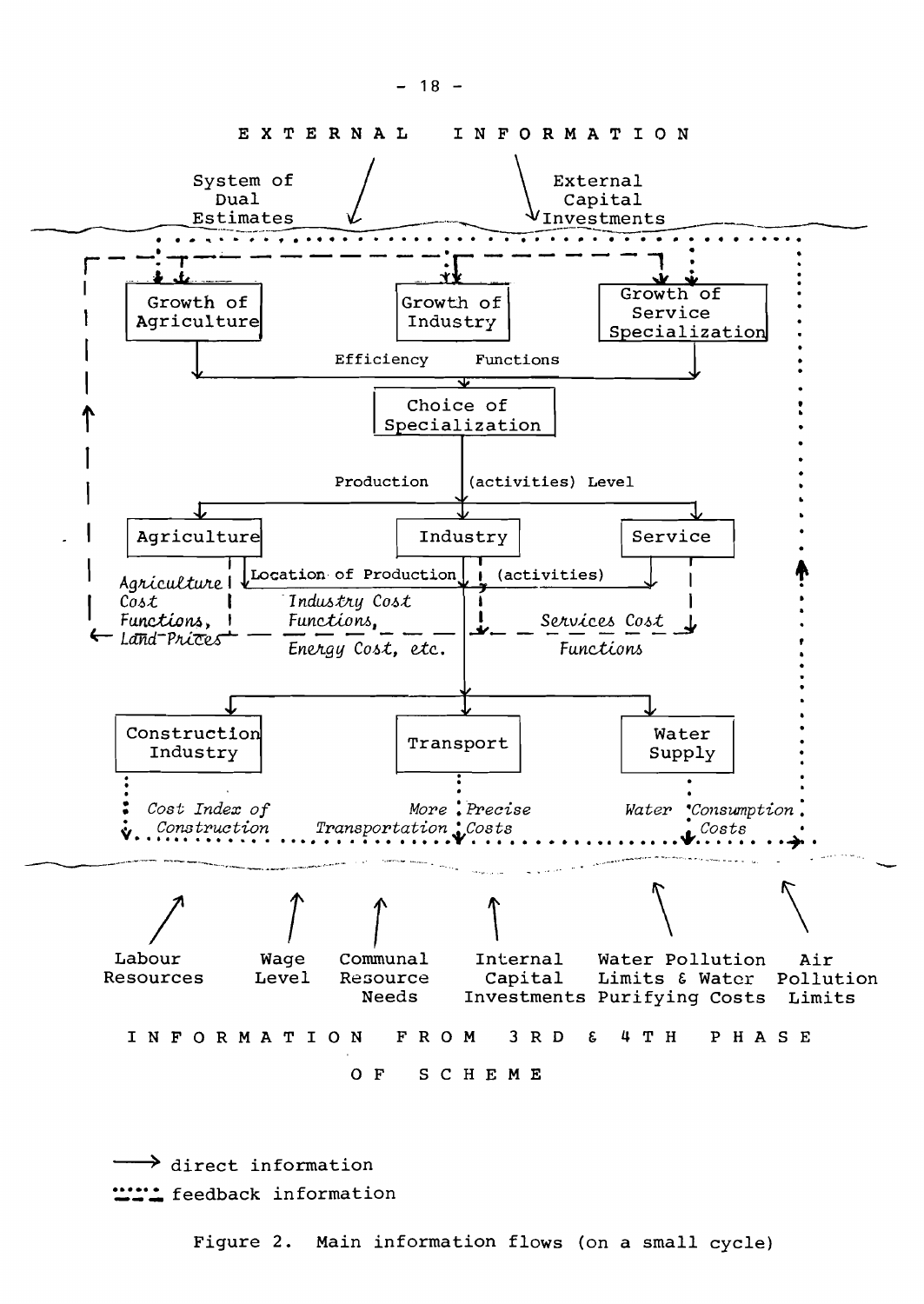- for the construction industry: average index of regional costs of construction work (this could be important if the costs of construction differ significantly from one subregion to another); and
- for the transportation system: costs of the shipment of goods within the region.

Using more precise information it would be feasible to choose better directions and the level of the region's specialization activities growth and then be in <sup>a</sup> position to better solve the problem of the location of intraregional activities.

In order to finish the current cycle of calculations one could use the solution in which the difference in the costs of all resources $^{\mathsf{2}}$  on the current and previous study of calculations is not more than that given in <sup>a</sup> previously established figure.

Upon finishing the small cycle, the next stage of calculation can be launched: the coordination of achieved results with the requirements and limitations which exist in the 3rd and 4th phase of the scheme. One of the directions for coordination is: investigation of intercommunication with the subsystem "Water Pollution".

The general idea here is to analyse the marginal costs of water in the subsystem "Water Supply", the costs of waterpurifying in the subsystem "Water Pollution", to compare these and then to find the feasibility of decreasing regional expenses for water supply and water purifying. Upon receiving new points of equilibrium and the correspondent total dual estimates of each subregion it will be necessary to use them for <sup>a</sup> reconsideration of the regional specialization problem.

 $- 19 -$